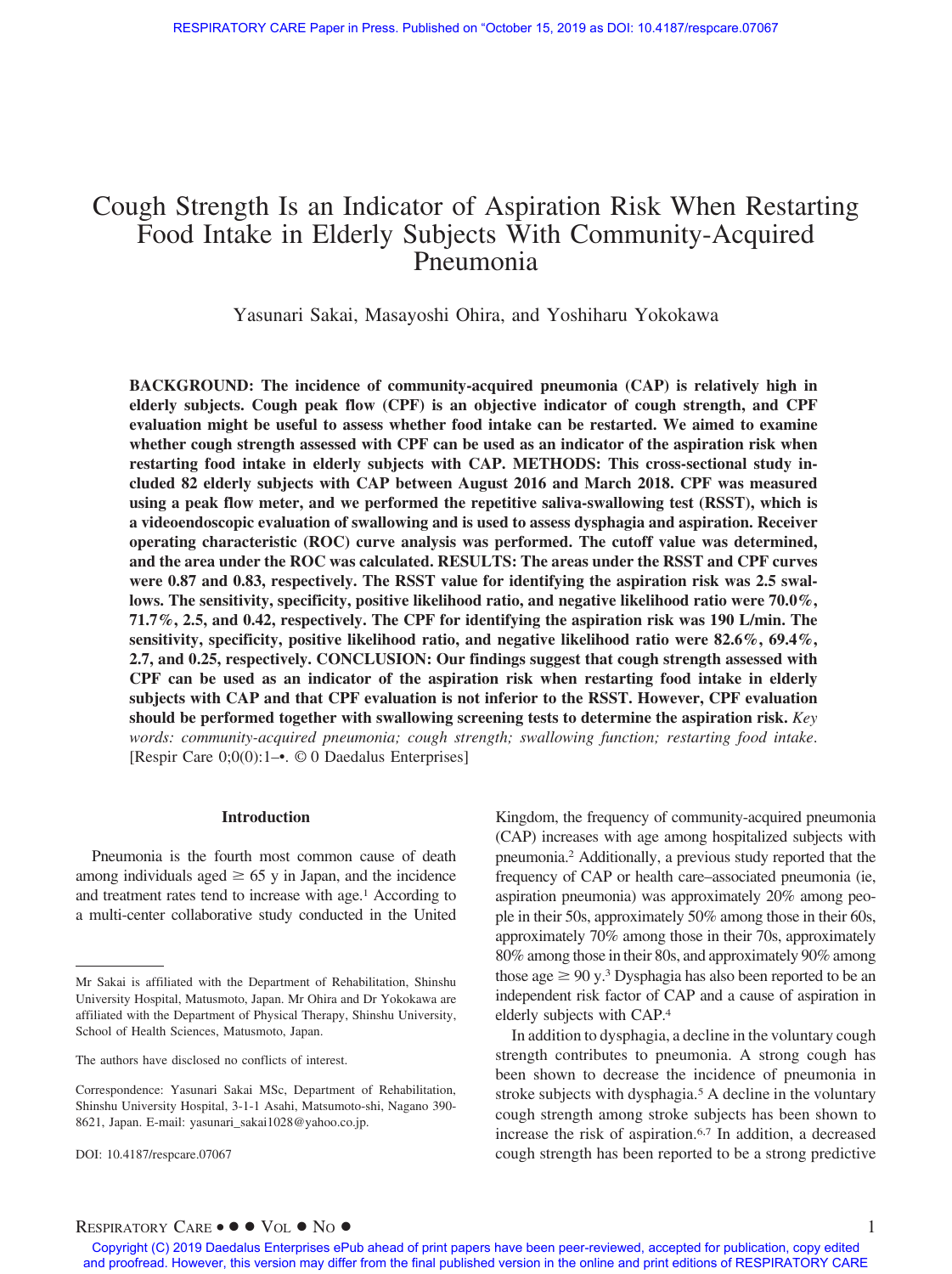factor of respiratory complications in subjects with dysphagia.8 The results of these previous studies suggest that the cough strength should be evaluated when considering oral intake resumption in elderly CAP patients with dysphagia.

Considering the potential for aspiration, many elderly patients with CAP are required to temporarily fast after admission to our hospital. The severity of dysphagia and the presence of aspiration are confirmed using a swallowing function test before food intake is restarted. Because restriction of oral food intake due to dysphagia can lead to nutritional deficiencies, pulmonary complications, dehydration, and other complications,<sup>9</sup> food intake should be resumed as quickly as possible in elderly patients with CAP, while making sure to avoid aspiration. The gold standard methods for the diagnosis of dysphagia and aspiration are videofluoroscopic examination of swallowing and videoendoscopic evaluation of swallowing.10 However, these examinations can be performed in only a limited number of facilities because they are invasive, they present environmental equipment problems, and there is a shortage of skilled staff. The repetitive saliva-swallowing test  $(RSST)^{11,12}$  and the modified water-swallowing test<sup>13,14</sup> are often used as simple screening tests for dysphagia and aspiration. Among dysphagia screening tests that are used to evaluate whether oral food intake should be restarted in patients with acute pneumonia, the RSST (cutoff value, once) has been reported to be the most useful due to its sensitivity of 81% and specificity of 67%.15 However, the RSST does not adequately detect micro-aspiration or silent aspiration; thus, it is important to identify the presence of the coughing reflex and the cough strength required to expel aspirated foreign objects.16 Cough peak flow (CPF) has gained attention as an objective indicator of cough strength and has been used to evaluate the cough strength in various diseases.17-20 Additionally, peak flow meters, which are used to measure CPF, are inexpensive and easy to use, and thus they are frequently adopted in clinical practice. Therefore, we believe that CPF evaluation using a peak flow meter, in addition to dysphagia screening tests, would be useful to rapidly and safely assess whether food intake can be restarted in elderly patients with CAP during the early stages of hospitalization, when respiratory status and function are unstable.

The purpose of this study was to examine whether cough strength assessed with CPF can be used as an indicator of the aspiration risk when restarting food intake in elderly subjects with CAP. We also compared CPF evaluation with the RSST.

### **Methods**

This study was approved by the institutional review boards of Showa Inan General Hospital (No. 2016-8) and Shinshu University (No. 3559). After explaining the content of the study in detail, consent was obtained in writing

# **QUICK LOOK**

#### **Current knowledge**

Cough peak flow (CPF) has gained attention as an objective indicator of cough strength and has been used to evaluate the cough strength in various diseases. CPF is important to assess whether food intake can be safely resumed in elderly patients with community-acquired pneumonia (CAP) during the early stages of hospitalization, when respiratory status and function are unstable. Previous studies suggest that cough strength should be evaluated when considering resumption of oral intake.

## **What this paper contributes to our knowledge**

Our findings suggest that cough strength assessed with CPF is an indicator of aspiration risk when restarting food intake in elderly subjects with CAP, and that evaluation of CPF is not inferior to the repetitive salivaswallowing test. However, CPF evaluation should be performed together with swallowing screening tests to determine the aspiration risk.

from all subjects. Additionally, this study was performed according to the provisions of the Declaration of Helsinki. Patient information was sufficiently anonymized.

This cross-sectional study was performed when restarting food intake (7 d after hospitalization) in subjects with CAP who were hospitalized and treated at Showa Inan General Hospital. The study was performed between August 2016 and March 2018. Background data include age, sex, body mass index, body temperature, pneumonia severity (CURB-65 score), medical history (eg, cerebrovascular disease, respiratory disease include interstitial pneumonia and COPD, heart disease, diabetes mellitus, and smoking), functional independence measure (FIM), blood data, oxygen therapy use, respiratory function data, and swallowing function data. Cognitive function was evaluated using the Mini-Mental State Examination (MMSE) in all subjects.

#### **Subject Eligibility Criteria and Exclusion Criteria**

The study included elderly subjects with CAP aged 65 y or older. The subjects had normal oral food intake prior to hospitalization. CAP was diagnosed according to the American Thoracic Society/Infectious Diseases Society of America guidelines.21 The exclusion criteria were inability to cooperate sufficiently with the tests due to poor control of subjective symptoms such as dyspnea, disturbance of consciousness (Glasgow Coma Scale score  $\leq$  15 points), and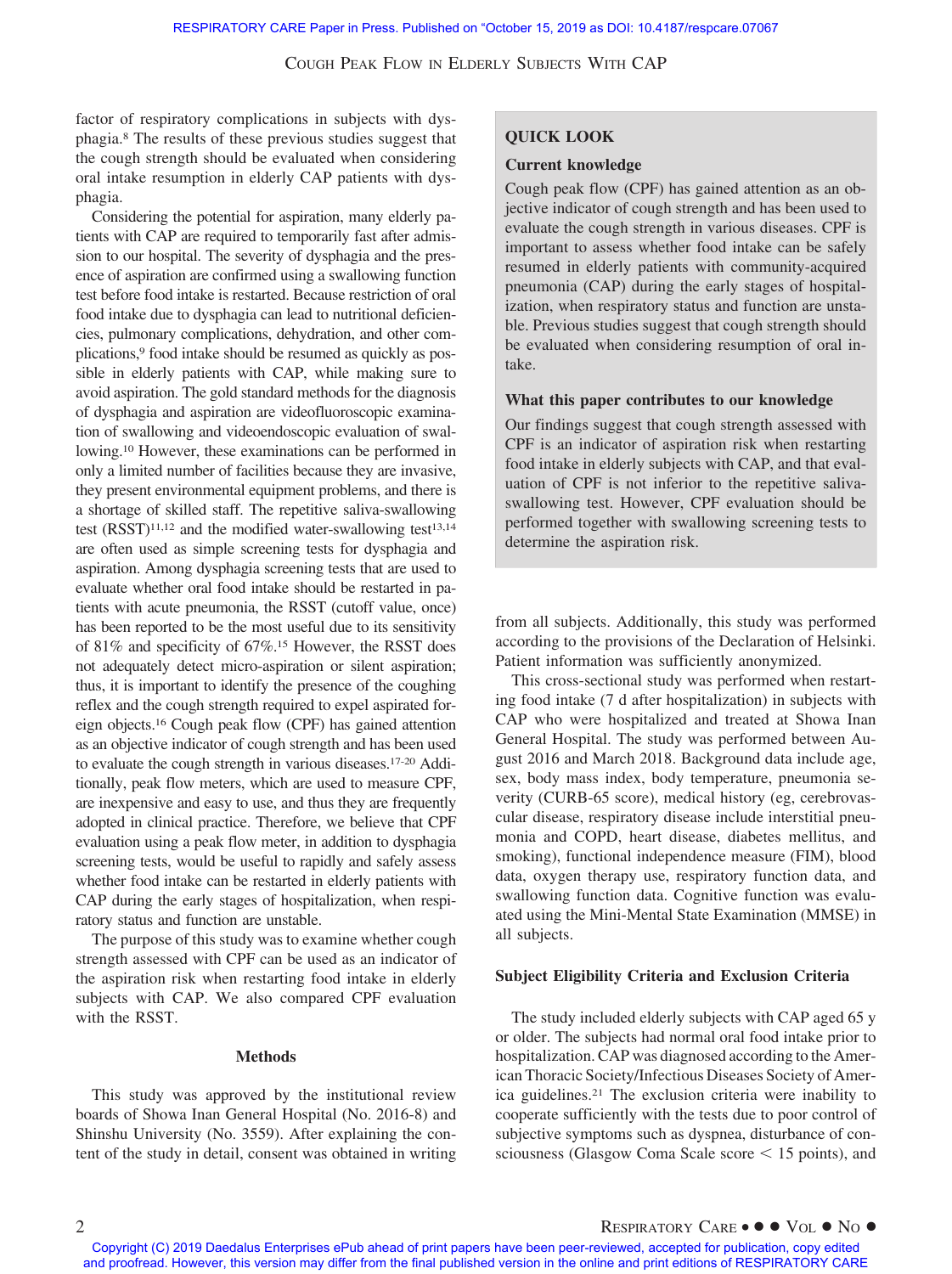

Fig. 1. Measuring cough peak flow.

psychiatric symptoms such as hallucinations and cognitive function decline (MMSE score <23 points). Additionally, patients with drug allergies (ie, lidocaine) were excluded.

#### **Blood Biochemistry Tests**

Blood test data included the C-reactive protein level and white blood cell count, which reflect inflammation, and the albumin level, which reflects the nutrition level.

#### **Pulmonary Function Tests**

The respiratory frequency at rest was measured when restarting food intake. Tidal volume, percent of vital capacity (%VC), and percent of  $FEV_1$  (%FEV<sub>1</sub>) were measured with a spirometer (Autospiro AS-407; Minato Medical Science, Osaka, Japan).

# **Cough Peak Flow**

CPF was measured using a peak flow meter (Fuji Respironics, Saitama, Japan) connected to a face mask.<sup>18</sup> According to a previous report,<sup>22</sup> measurements were performed in a seated position; for subjects with an unstable sitting position, the wheelchair seated position was used (Fig. 1). The measurement equipment was attached firmly to the face to prevent air leakage, and subjects were instructed to breathe deeply and produce the strongest cough possible, so that voluntary coughing would be performed at the maximum inspiratory level. Subjects could cough at any point, and there was no set cough timing. Three measurements were obtained, and the maximum value was used as the CPF value. Before measurement, subjects were provided with an orientation and demonstration of the measurement method, and 2–3 rounds of practice were allowed. Subjects had 30 s between measurements.

## **Videoendoscopic Evaluation of Swallowing**

Videoendoscopic evaluation of swallowing was performed by a physician (FNL 10RBS; Pentax, Tokyo, Japan). The insertion approach was above or below the inferior nasal concha. Lidocaine gel 2% (Xylocaine; AstraZeneca, Osaka, Japan) was used on the scope tube as a demulcent/surface anesthetic. Subjects underwent the endoscopic swallowing evaluation while sitting in a chair or sitting up in bed. A lubricated endoscope was passed transnasally, typically on the floor of the nose, to obtain a superior view of the hypopharynx. The endoscope was then moved throughout the examination between the swallowing and post-swallow positions to collect images. The obtained images were scored according to the fiberoptic endoscopic evaluation of swallowing (FEES) system.23

# **RSST**

Generally, with the subjects in a seated position, the examiner used the index finger to palpate the lingual bone and the middle finger to palpate the thyroid cartilage while the subjects swallowed, and the swallowing count in 30 s was determined. A swallow was only counted when the thyroid cartilage sufficiently rose past the middle finger.24

## **Statistical Analysis**

To assess the usefulness of cough strength evaluation for determining aspiration risk, subjects with an FEES total score of  $\geq 7$  points were classified into a restricted oral intake group, and those with an FEES total score - 7 points were classified into an unrestricted oral intake group, according to a previous report.25

Initially, the chi-square test and Mann-Whitney *U* test were used to compare age, sex, body mass index, CPF, respiratory frequency, tidal volume,  $\%$  VC,  $\%$  FEV<sub>1</sub>, RSST results, CURB-65 scores, and medical history between the restricted oral intake and unrestricted oral intake groups. Subsequently, the aspiration risk determination predictive power (ie, sensitivity, specificity, positive likelihood ratio, and negative likelihood ratio) was assessed using RSST results and CPF as independent variables and FEES results as dependent variables, with receiver operating characteristic curve (ROC) analysis. The area under the ROC was calculated for the RSST and CPF ROCs, and the efficacy of each test was compared. We used net reclassification improvement and integrated discrimination improvement to compare the ROC.26 The cutoff value of each test was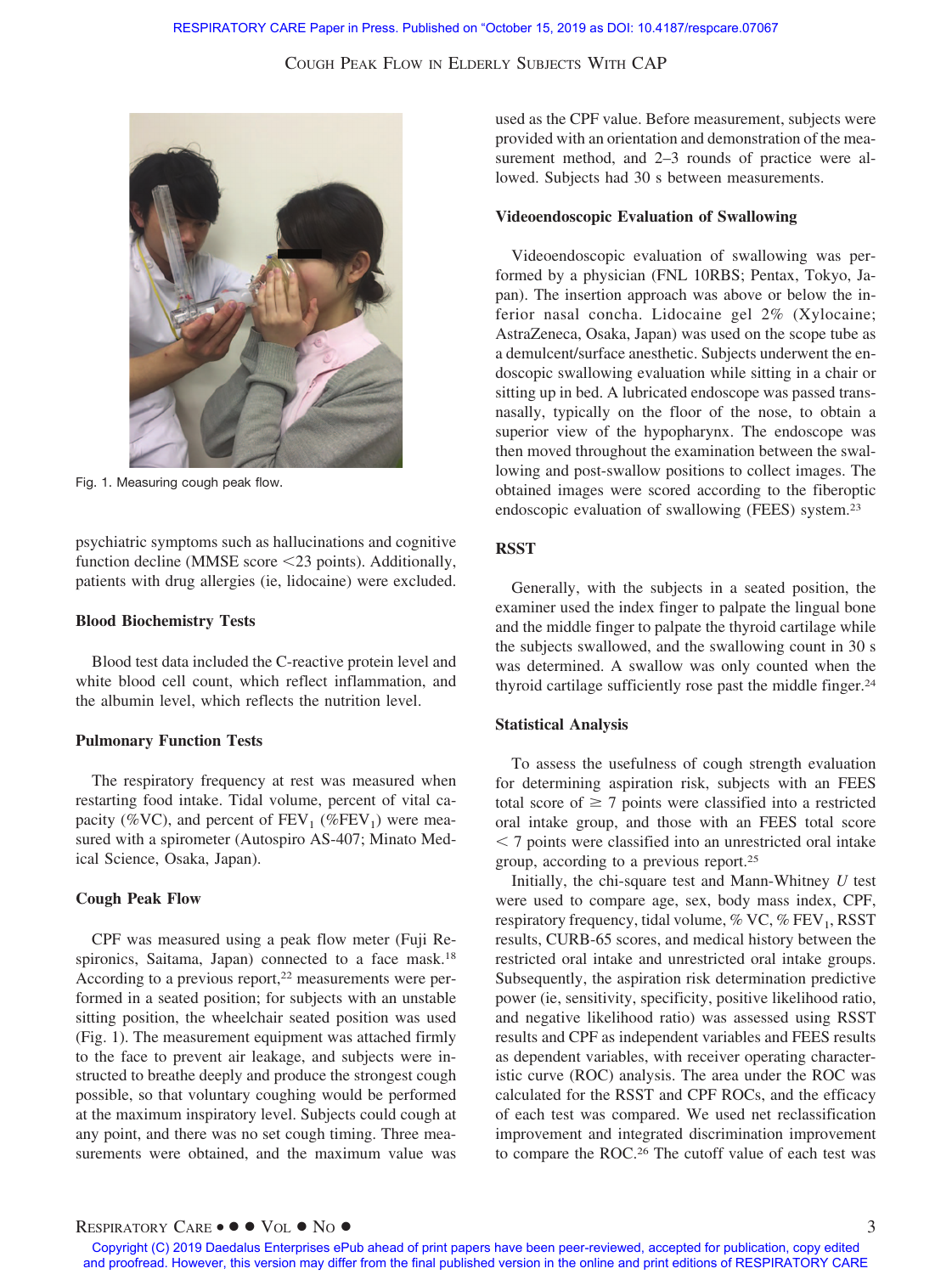

Fig. 2. Flow chart.  $CAP = community-acquired$  pneumonia.

considered as the value of the point closest to the upperleft corner along the ROC.15

For data analysis, calculations were performed with descriptive statistics (mean  $\pm$  SD). All analyses were performed using SPSS 24.0 (IBM Corp, Armonk, New York) and the statistical package R 3.1.0 (R Project for Statistical Computing, Vienna, Austria). In all statistical analyses,  $P < .05$  was considered to indicate statistical significance.

#### **Results**

#### **Subjects**

A total of 114 patients were considered for this study. Of these patients, 21 had decreased cognitive function, and 11 died or had condition deterioration (data not reproducible); these patients were excluded. Thus, 82 subjects were included in the final analysis (Fig. 2).

# **Characteristics of Subjects in the Unrestricted and Restricted Oral Intake Groups**

The characteristics of subjects in the unrestricted and restricted oral intake groups are presented in Table 1. The mean subjects age was 77.1  $\pm$  8.37 y in the unrestricted oral intake group and  $80.6 \pm 7.6$  y in the restricted oral intake group. CURB-65 scores were significantly higher and FIM scores were significantly lower in the restricted oral intake group than in the unrestricted oral intake group  $(P = .044$  and  $P = .049$ , respectively). Additionally, the CPF, % VC, %  $FEV_1$ , and FVC were significantly lower in the restricted oral intake group than in the unrestricted oral intake group ( $P < .001$ ,  $P < .001$ ,  $P = .043$ , and  $P = 0.02$ , respectively). There were no significant differences in age, sex, body mass index, medical history, body temperature, blood data, or oxygen therapy use between the groups.

Table 1. Comparison of Oral Intake Independence Group and Oral Intake Restriction Group

| Variable                              | Oral Intake<br>Independence<br>Group $(n = 36)$ | Oral Intake<br>Restriction<br>Group $(n = 46)$ | $\boldsymbol{P}$ |  |
|---------------------------------------|-------------------------------------------------|------------------------------------------------|------------------|--|
|                                       |                                                 |                                                |                  |  |
| Age $(y)$                             | 77.1(8.4)                                       | 80.6 (7.6)                                     | .053             |  |
| Sex, $M/F$ (%)                        | 19 (53)/17 (47)                                 | 26 (57)/20 (43)                                | .43              |  |
| BMI, $kg/m2$                          | 18.7(2.7)                                       | 17.5(2.5)                                      | .09              |  |
| BT, °C                                | 37.3(0.4)                                       | 37.4(0.5)                                      | .37              |  |
| CURB-65 score                         | 1.4(0.6)                                        | 2.8(0.5)                                       | .044             |  |
| m-FIM, points                         | 68.5(14.0)                                      | 63.2(13.9)                                     | .049             |  |
| Laboratory data                       |                                                 |                                                |                  |  |
| C-Reactive protein, mg/dL             | 6.4(4.5)                                        | 7.1(2.9)                                       | .53              |  |
| White blood cell, $\times 10^3/\mu L$ | 8.8(5.7)                                        | 10.1(3.9)                                      | .14              |  |
| Albumin, g/dL                         | 3.0(0.6)                                        | 2.8(0.5)                                       | .38              |  |
| Medical history, $n(\%)$              |                                                 |                                                |                  |  |
| Cerebrovascular disease               | 8(22.2)                                         | 11(23.9)                                       | .24              |  |
| Respiratory disease                   | 7(19.4)                                         | 10(21.7)                                       | .51              |  |
| Heart disease                         | 6(16.7)                                         | 7(19)                                          | .94              |  |
| Diabetes mellitus                     | 8(22)                                           | 12(26.0)                                       | .89              |  |
| Smoking                               | 14 (38.9)                                       | 18 (39.1)                                      | .50              |  |
| Respiratory data                      |                                                 |                                                |                  |  |
| Frequency, breaths/min                | 21.4(4.7)                                       | 26.7(6.2)                                      | < 0.001          |  |
| $V_T$ , mL                            | 556.5 (96.8)                                    | 686.7 (102.4)                                  | < 0.001          |  |
| $\%$ VC, $\%$                         | 78.8 (12.0)                                     | 65.5(13.1)                                     | < 0.001          |  |
| $FEV1$ , %                            | 76.6(11.7)                                      | 71.2(12.9)                                     | .043             |  |
| FVC, L                                | 2.2(0.6)                                        | 1.79(0.5)                                      | .02              |  |
| CPF, L/min                            | 247.0 (67.9)                                    | 159.2 (58.3)                                   | < 0.001          |  |
| Swallowing data                       |                                                 |                                                |                  |  |
| RSST values, swallows                 | 2.8(0.9)                                        | 1.4(0.9)                                       | < 0.001          |  |
| Oxygen therapy, $n, \%$               | 30(83)                                          | 41 (89)                                        | .87              |  |
|                                       |                                                 |                                                |                  |  |

Data are shown in *n* (%) or mean (SD).

 $BMI = body mass index$ 

 $BT =$  body temperature

 $m$ -FIM = motor functional independence measure

 $CPF = \text{cough peak flow}$ 

 $RSST =$  repetitive saliva swallowing test

# **Cutoff Values and Sensitivity/Specificity of RSST Results and CPF**

Figures 3 and 4 present the RSST and CPF ROCs, respectively, which were used to determine the aspiration risk when restarting food intake. The areas under the RSST and CPF curves, which represented the usefulness of RSST results and CPF as indicators of aspiration risk when restarting food intake, were  $0.87$  ( $P < .010$ ) and  $0.83$  $(P \leq .010)$ , respectively, and there was no significant difference between the 2 values  $(P = .42)$ . The RSST value for identifying the aspiration risk was 2.5 swallows, with a sensitivity of 70.0% and a specificity of 71.7%, and when the RSST cutoff value was considered as 2.5 swallows, the positive likelihood ratio and negative likelihood ratio were 2.5 and 0.42, respectively. On the other hand, the CPF for identifying the aspiration risk was 190 L/min, with a sensitivity of 82.6% and a specificity of 69.4%, and when the CPF cutoff value was considered as 190 L/min, the positive likelihood ratio and negative likelihood ratio were 2.7 and 0.25, respectively (Table 2). The positive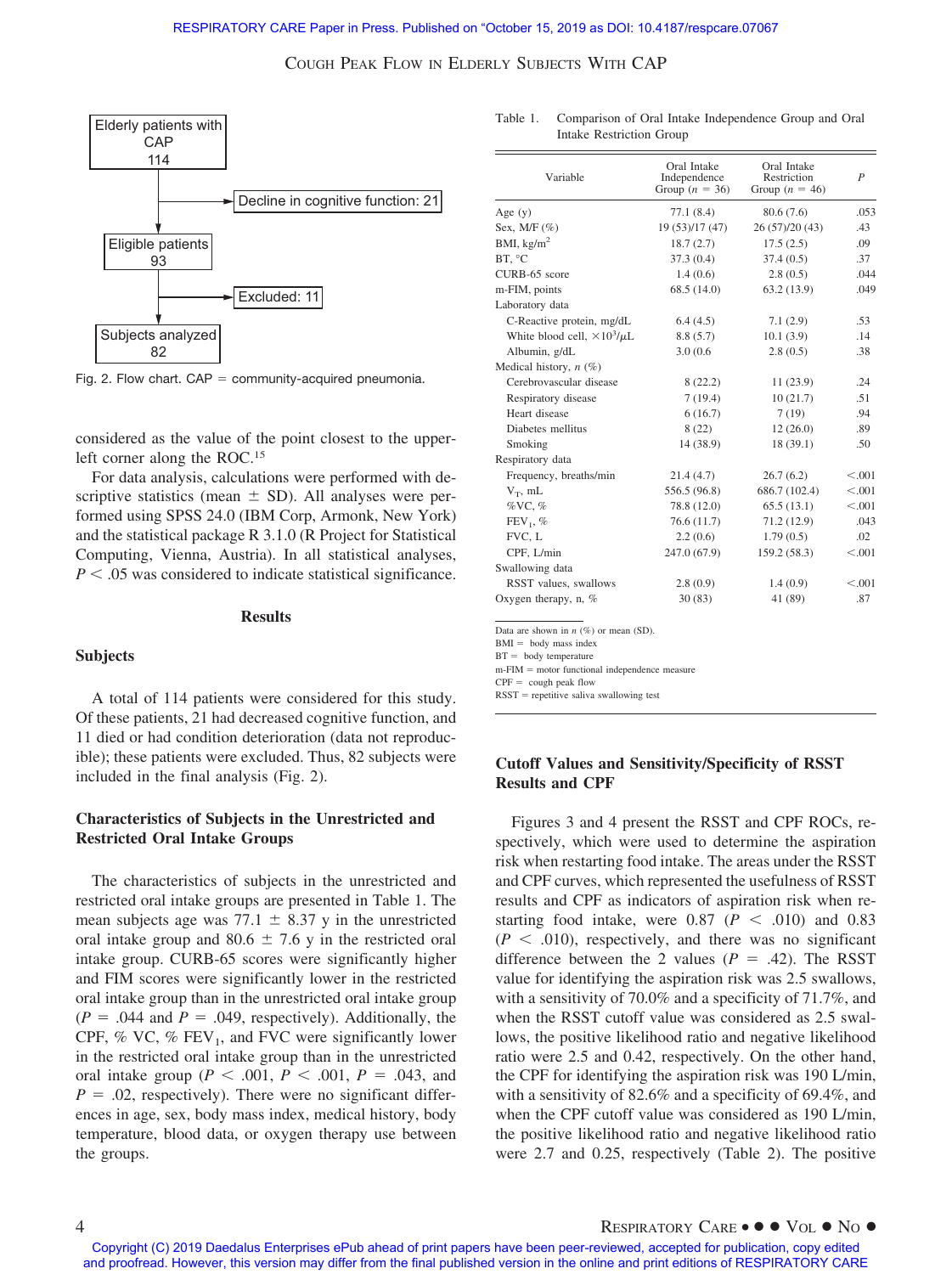

Fig. 3. Receiver operating characteristic curve to predict swallowing function by the repetitive saliva swallowing test.



Fig. 4. Receiver operating characteristic curve to predict swallowing function by cough peak flow.

likelihood ratio of CPF was similar to that of RSST results, but both values were low. Meanwhile, the negative likelihood ratio of CPF was superior to that of the RSST results. In addition, when the reference values were set at an RSST cutoff value of 2.5 swallows and a CPF cutoff value of 190 L/min (even when the RSST value was  $\leq$  2.5 swallows), 23.2% of the subjects scored  $\leq$  7 points in the FEES, which is considered to indicate unrestricted oral intake. Meanwhile, when CPF was < 190 L/min, only 10.9% of the subjects scored  $\leq$  7 points in the FEES, which is considered to indicate unrestricted oral intake.

#### **Discussion**

# **CPF and Respiratory Function in the Unrestricted and Restricted Oral Intake Groups**

The general clinical symptoms of CAP include cough, fever, chills, fatigue, dyspnea, and chest pain from pleurisy.27 Our results indicated that CPF in the restricted oral intake group was far below the  $240 - 270$  L/min cutoff value for individuals capable of self-expectoration.22,28 In addition, CPF in the unrestricted oral intake group was below the cutoff value for individuals capable of selfexpectoration. It has been reported that a decline in CPF is related not only to respiratory function but also to a decreased FIM,29 suggesting that a decreased FIM is another possible reason for CPF decline, in addition to respiratory function. Therefore, we believe that the low CPF values in both groups might have been affected by the higher age of subjects in our study compared with the age of subjects in previous studies<sup>22,28</sup> and a decreased FIM due to the residual clinical symptoms of CAP.

The cough mechanism involves the following 3 phases: phase 1, inspiration; phase 2, compression; and phase 3, expulsion.30 % VC is related to phase 1 (inspiration), and %  $FEV<sub>1</sub>$  is related to phase 3 (expulsion)<sup>31</sup>; therefore, both % VC and %  $FEV<sub>1</sub>$  are related to cough strength. CPF is a useful predictive factor of the risk of pulmonary complications in patients with dysphagia.8 In our study, % VC was lower in both groups than the age-related reference value, and CPF was lower than the values reported in previous studies.22,28Therefore, we believe that both groups had many elderly subjects with low foreign object expulsion ability and insufficient maintenance of airway clearance when swallowing, (ie, a potential aspiration pneumonia risk).

# **Cutoff Values and Sensitivity/Specificity of RSST Results and CPF**

Cough is important for removing intratracheal secretions and foreign objects and for improving pharyngeal clearance; thus, cough strength is related to the onset of aspiration pneumonia.32 The fact that voluntary cough strength in stroke subjects with dysphagia is related to pneumonia onset<sup>5</sup> and that decreased voluntary cough strength represents a high risk of aspiration<sup>6,7</sup> shows the importance of evaluating cough strength. The CPF cutoff value that represents self-expectoration ability has been reported to be 240 –270 L/min, and subjects with CPF values above this cutoff are considered to be able to expel intratracheal secretions and foreign objects.22,28 In this study, we used a CPF cutoff value of 190 L/min, which is below the value reported in previous studies, because CPF was used only to evaluate the risk of aspiration and not

# RESPIRATORY CARE • ● ● VOL ● NO ● 5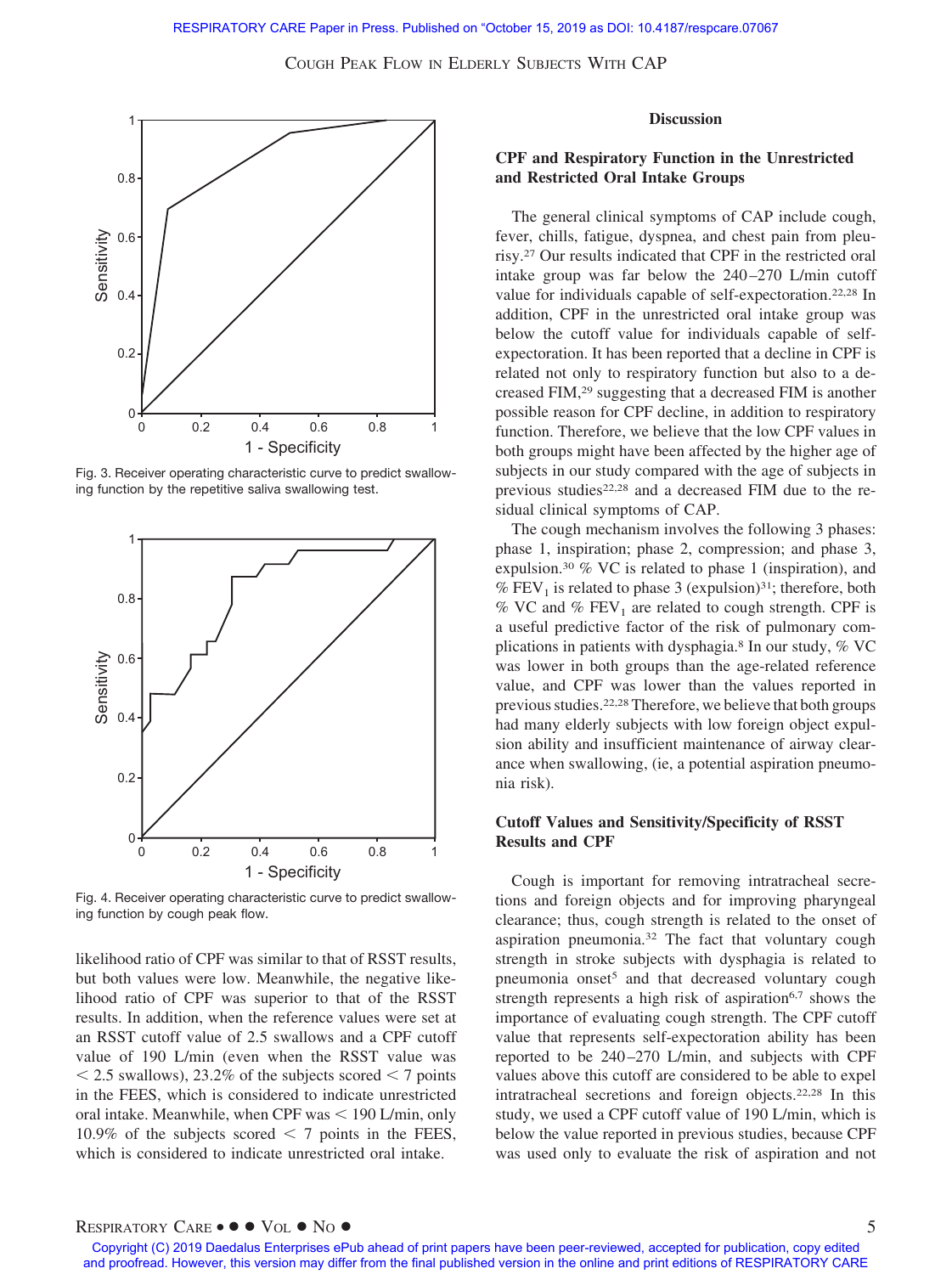| Variable              | Cut-off Value | Sensitivity | Specificity | Positive Likelihood<br>Ratio | Negative Likelihood<br>Ratio | $AUC \pm Standard$<br>Error |         |
|-----------------------|---------------|-------------|-------------|------------------------------|------------------------------|-----------------------------|---------|
| RSST values, swallows | 2.5           | 70.0%       | 71.7%       | 2.5                          | 0.42                         | $0.87 \pm 0.049$            | < 0.010 |
| CPF. L/min            | 190           | 82.6%       | 69.4%       | 2.7                          | 0.25                         | $0.83 \pm 0.055$            | < 0.010 |

Table 2. Cut-off Values, Sensitivity, Specificity, Positive Likelihood Ratio, Negative Likelihood Ratio and AUC of RSST and CPF Value for Identifying the Aspiration Risk

expectoration ability. In addition, previous studies required an expulsion ability higher than that indicated by the CPF cutoff value in our study because these studies evaluated the usefulness of CPF according to sputum expiration. In our study, when the RSST value in elderly subjects with CAP was  $\leq 2.5$  swallows, 23.2% of the subjects scored - 7 points in the FEES (considered to indicate unrestricted oral intake). Meanwhile, when CPF was  $\lt$  190 L/min, 10.9% of the subjects scored  $\leq$  7 points in the FEES (considered to indicate unrestricted oral intake). Most of the cases of CAP in elderly subjects in this study were believed to have developed because of aspiration because most cases of CAP and health care–associated pneumonia in elderly patients are associated with aspiration pneumonia.3 Currently, no standard exists for the timing of oral intake restart in a patient who has risks, such as aspiration and asphyxiation. With regard to the clinical importance of the CPF cutoff value identified in this study, a CPF value of  $\geq$  190 L/min might be useful as an indicator for restarting oral intake in elderly patients considered to have aspiration-related CAP according to a swallowing test. Therefore, CPF evaluation might allow food intake to be reconsidered early in many elderly patients with CAP.

In this study, the RSST sensitivity, specificity, and area under the curve resembled previously reported values.<sup>15</sup> Among swallowing screening tests for patients with acute pneumonia, the RSST (once or more every 30 s) has been reported to be the most useful test for determining whether to restart food intake.15 The CPF sensitivity, specificity, and area under the curve for evaluating the risk of aspiration when restarting food intake were similar to the RSST values, and there was no significant difference especially for the area under the curve  $(P = .42)$ , which suggests that the precision of CPF is not inferior to that of the RSST, which is a conventional swallowing screening test. The sensitivity, specificity, and area under the curve might have been similar between CPF and the RSST because the glottic closure is involved in both CPF and the RSST. Considering FEES end points, a swallow function test includes parameters that show glottic closure, which affects the compression phase of coughing,19 and is believed to be involved in RSST. Glottic closure by air stacking in the subjects included in this study was also reflected during the CPF evaluation. From an anatomical perspective, commonly functioning organs and movements, such as pharyngeal muscle group movements for closing the nasopharynx and adductor muscle movements of the vocal cord for closing the glottis, are believed to be involved in swallowing and coughing. This might explain why the sensitivity, specificity, and area under the curve of the RSST and CPF are similar. However, the RSST does not adequately detect micro-aspiration or silent aspiration; thus, it is important to identify the presence of the coughing reflex and the cough strength required for expelling aspirated foreign objects.16 Additionally, considering that CPF reflects not only sputum expectoration ability but also glottis closure function by air stacking, evaluations that include CPF should be performed as part of the effort to avoid aspiration risk. It is important to note that, because the positive likelihood ratio for CPF was low, CPF should only be used together with swallowing screening tests as part of the approach to determine the aspiration risk.

For restarting food intake early and safely in elderly patients with CAP, CPF evaluation in addition to the RSST will provide the most appropriate approach to assess the aspiration risk. Evaluations that include CPF, which reflects not only sputum expectoration ability but also glottis closure function by air stacking, are preferred. Furthermore, as CPF can be used to quantitatively evaluate cough strength, CPF evaluation is required when assessing the current status and the efficacy of physical therapy.

#### **Study Limitations**

Glottic closure function is involved in both cough strength and swallowing function, and the interactions can be physiologically explained. However, the degree to which glottic closure function affects coughing force and swallowing ability is unclear, so further studies are needed in the future. In addition, because the mechanism of coughing is complex and the airway obstruction is verified by  $%$  FEV<sub>1</sub>, it would be important to verify the strength of the expiratory musculature, especially of the abdomen.

We should have excluded patients with a history of smoking and those with a diagnosis of obstructive or restrictive diseases, given that CPF and  $%$  FEV<sub>1</sub> may be

Copyright (C) 2019 Daedalus Enterprises ePub ahead of print papers have been peer-reviewed, accepted for publication, copy edited and proofread. However, this version may differ from the final published version in the online and print editions of RESPIRATORY CARE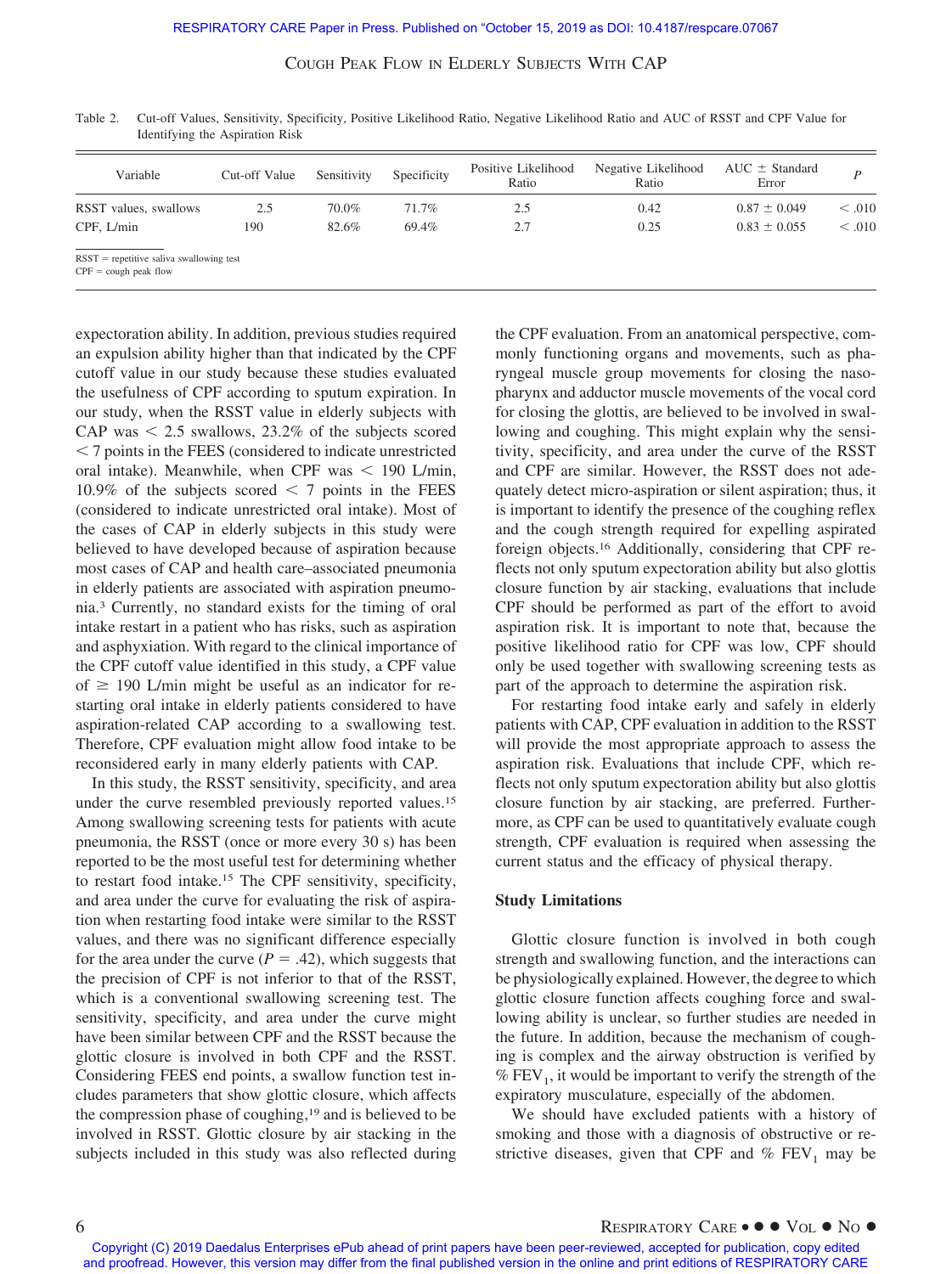reduced in subjects with respiratory conditions. Our study did not evaluate the sputum expectoration status. Finally, because this was a cross-sectional study with no followup, no investigation was performed to assess whether CPF at the time that food intake is restarted affects the subsequent morbidity of pneumonia. Therefore, a follow-up study should be performed to assess whether CPF affects the morbidity of pneumonia.

#### **Conclusion**

Cough strength assessed with CPF is an indicator of aspiration risk when restarting food intake in elderly subjects with CAP. CPF evaluation has high sensitivity, specificity, and area under the curve, indicating that it is not inferior to the RSST for evaluating aspiration risk when restarting food intake. Although CPF is a required parameter along with RSST results when evaluating aspiration risk, in elderly patients with CAP that is not considered to be associated with aspiration according to the RSST, CPF evaluation provides a different perspective that is important when assessing the aspiration risk.

#### **ACKNOWLEDGMENTS**

We thank Mr Ohira and Mr Yokokawa. We also thank Editage [\(www.](http://www.editage.jp) [editage.jp\)](http://www.editage.jp) for English language editing.

#### **REFERENCES**

- 1. Miyashita N, Fukano H, Mouri K, Fukuda M, Yoshida K, Kobashi Y, et al. Community-acquired pneumonia in Japan: a prospective ambulatory and hospitalized patient study. J Med Microbiol 2005; 54(Pt 4):395-400.
- 2. Bewick T, Sheppard C, Greenwood S, Slack M, Trotter C, George R, Lim WS. Serotype prevalence in adults hospitalised with pneumococcal non-invasive community-acquired pneumonia. Thorax 2012; 67(6):540-545.
- 3. Teramoto S, Fukuchi Y, Sasaki H, Sato K, Sekizawa K, Matsuse T; Japanese Study Group on aspiration pulmonary disease. High incidence of aspiration pneumonia in community and hospital acquired pneumonia in hospitalized patients: a multicenter, prospective study in Japan. J Am Geriatr Soc 2008;56(3):577-579.
- 4. Marik PE, Kaplan D. Aspiration pneumonia and dysphagia in the elderly. Chest 2003;124(1):328-336.
- 5. Kulnik ST, Birring SS, Hodsoll J, Moxham J, Rafferty GF, Kalra L. Higher cough flow is associated with lower risk of pneumonia in acute stroke. Thorax 2016;71(5):474-475.
- 6. Smith Hammond CA, Goldstein LB, Zajac DJ, Gray L, Davenport PW, Bolser DC. Assessment of aspiration risk in stroke patients with quantification of voluntary cough. Neurology 2001;56(4):502-506.
- 7. Smith Hammond CA, Goldstein LB, Horner RD, Ying J, Gray L, Gonzalez Rothi L, Bolser DC. Predicting aspiration in patients with ischemic stroke: comparison of clinical signs and aerodynamic measures of voluntary cough. Chest 2009;135(3):769-777.
- 8. Bianchi C, Baiardi P, Khirani S, Cantarella G. Cough peak flow as a predictor of pulmonary morbidity in patients with dysphagia. Am J Phys Med Rehabil 2012;91(9):783-788.
- 9. Rabe KF, Hurd S, Anzueto A, Barnes PJ, Buist SA, Calverley P, et al. Global strategy for the diagnosis, management and prevention

of chronic obstructive pulmonary disease: GOLD executive summary. Am J Respir Crit Care Med 2007;176(6):532-555.

- 10. Giraldo-Cadavid LF, Leal-Leaño LR, Leon-Basantes GA, Bastidas AR, Garcia R, Ovalle S, Abondano-Garavito JE. Accuracy of endoscopic and videofluoroscopic evaluations of swallowing for oropharyngeal dysphagia. Laryngoscope 2017;127(9):2002-2010.
- 11. Baba M, Saitoh E, Okada S. Dysphagia rehabilitation in Japan. Phys Med Rehabil Clin N Am 2008;19(4):929-938.
- 12. Sakayori T, Maki Y, Hirata S, Okada M, Ishii T. Evaluation of a Japanese "prevention of long-term care" project for the improvement in oral function in the high-risk elderly. Geriatr Gerontol Int 2013; 13(2):451-457.
- 13. Osawa A, Maeshima S, Tanahashi N. Water-swallowing test: screening for aspiration in stroke patients. Cerebrovasc Dis 2013;35(3): 276-281.
- 14. Tohara H, Saitoh E, Mays KA, Kuhlemeier K, Palmer JB. Three tests for predicting aspiration without videofluorography. Dysphagia 2003; 18(2):126-134.
- 15. Oba S, Tohara H, Nakane A, Tomita M, Minakuchi S, Uematsu H. Screening tests for predicting the prognosis of oral intake in elderly patients with acute pneumonia. Odontology 2017;105(1):96-102.
- 16. Fujowara K, Kawamoto K, Shimizu Y, Fukuhara T, Koyama S, Kataoka S, et al. A novel reflex cough testing device. BMC Pulm Med 2017;18(17):19.
- 17. Bach JR, Ishikawa Y, Kim H. Prevention of pulmonary morbidity for patients with Duchenne muscular dystrophy. Chest 1997;112(4): 1024-1028.
- 18. Bach JR, Saporito LR. Criteria for extubation and tracheostomy tube removal for patients with ventilatory failure: a different approach to weaning. Chest 1996;110(6):1566-71.
- 19. Winck JC, Gonçalves MR, Lourenço C, Viana P, Almeida J, Bach JR. Effects of mechanical insufflation-exsufflation on respiratory parameters for patients with chronic airway secretion encumbrance. Chest 2004;126(3):774-780.
- 20. Kang SW, Shin JC, Park CI, Moon JH, Rha DW, Cho DH. Relationship between inspiratory muscle strength and cough capacity in cervical spinal cord injured patients. Spinal Cord 2006;44(4):242-248.
- 21. Mandell LA, Wunderink RG, Anzueto A, Bartlett JG, Campbell GD, Dean NC, et al. Infectious Diseases Society of America/American Thoracic Society consensus guidelines on the management of community acquired pneumonia in adults. Clin Infect Dis 2007;1;44 Suppl 2:S27-72.
- 22. Yamakawa R, Yokoyama H, Watanabe Y, Yokoyama Y, Takeichi N, Ihizaka S, et al. The level of cough peak flow for judging ability of clear airway secretion in middle-old age subjects. Zinkoukokyu 2010;27(2):260-266.
- 23. Langmore SE, Schatz K, Olson N. Endoscopic and videofluoroscopic evaluations of swallowing and aspiration. Ann Otol Rhinol Laryngol 1991;100(8):678-681.
- 24. Oguchi K, Saitoh E, Mizuno M, Baba M, Okui M, Suzuki M. The repetitive saliva swallowing test (RSST) as a screening test of functional dysphagia (1) normal values of RSST. Jpn J Rehabil Med 2000;37(6):375-382.
- 25. Sakamoto T, Horiuchi A, Makino T, Kajiyama M, Tanaka N, Hyodo M. Determination of the cut-off score of an endoscopic scoring method to predict whether elderly patients with dysphagia can eat pureed diets. World J Gastrointest Endosc 2016;25:8(6):288-294.
- 26. Pencina MJ, D'Agostino RB Sr, D'Agostino RB Jr, Vasan RS. Evaluating the added predictive ability of a new marker: from area under the ROC curve to reclassification and beyond. Stat Med 2008 Jan 30;27(2):157-172.
- 27. Lutfiyya MN, Henley E, Chang LF, Reyburn SW. Diagnosis and treatment of community-acquired pneumonia. Am Fam Physician 2006;1;73(3):442-450.

# RESPIRATORY CARE • ● ● VOL ● NO ● 7 7